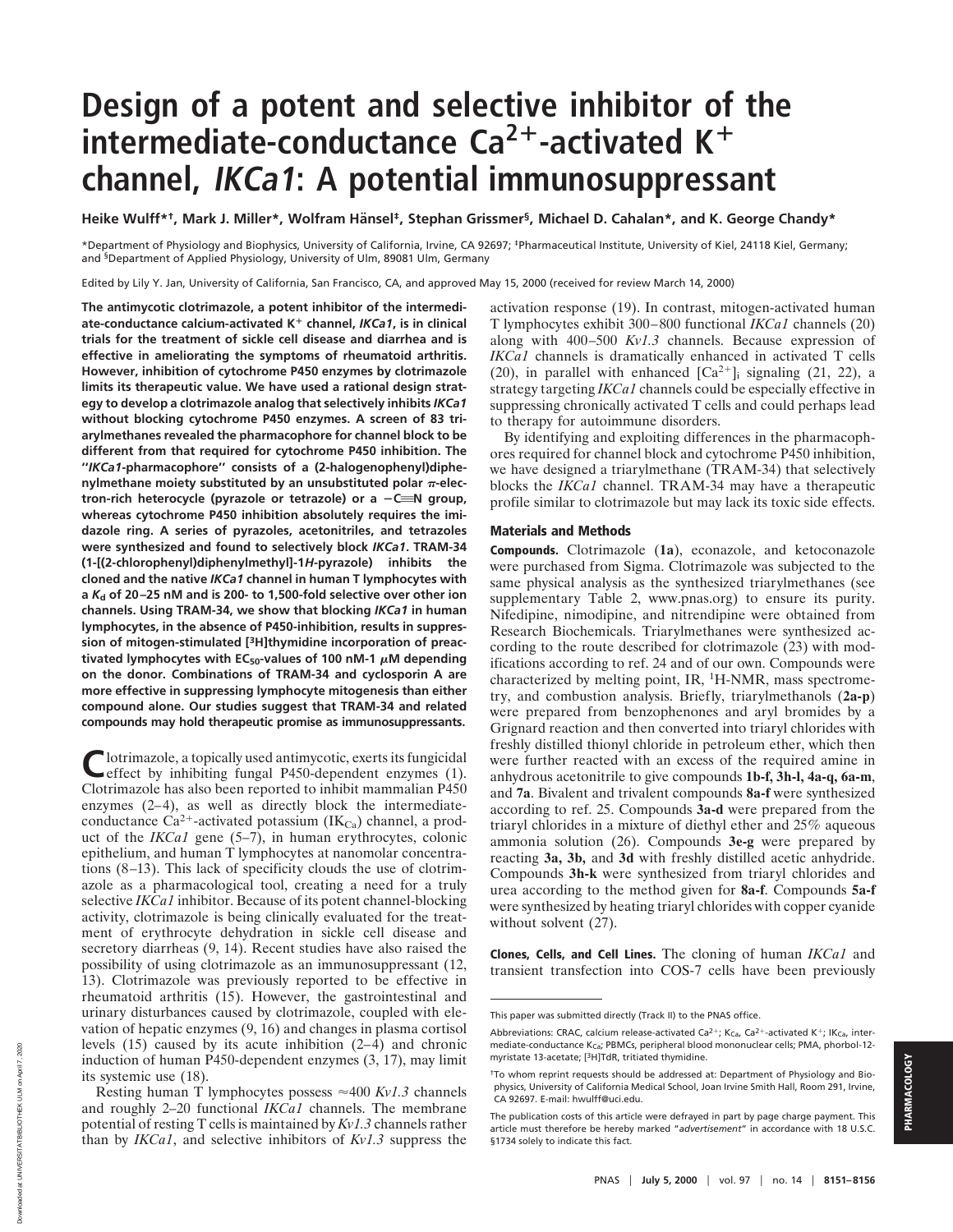

**Fig. 1.** Inhibitory effects of compounds **1a** (clotrimazole), **1c**, and **5a** on *IKCa1* currents expressed in COS-7 cells. Voltage ramps were applied from 2120 mV to 40 mV.

reported (11). Cell lines stably expressing *mKv1.1*, *rKv1.2*, *mKv1.3*, *mKv3.1*, and *hKv1.5* have been previously described (28). Human *SKCa2* (expressed sequence tag: GenBank accession no. AI810558) and human *SKCa3* (AJ251016), were cloned in-frame downstream to green fluorescent protein in the pEGFP-C1 expression vector (CLONTECH). Rat *SKCa2* (U69882) was previously described (29). These clones were transiently expressed in COS-7 cells. LTK cells expressing *hKv1.4* and *rKv4.2* were obtained from M. Tamkun (University of Colorado, Boulder, CO), HEK-293 cells expressing the skeletal muscle sodium channel *hSkM1* (SCN4A) from F. Lehmann-Horn (University of Ulm, Ulm, Germany), and HEK-293 cells expressing *hSlo*<sup>a</sup> (30) from A. Tinker (Centre for Clinical Pharmacology, University College London). Peripheral blood mononuclear cells (PBMCs) were isolated from heparinized blood samples of healthy volunteers by using a lymphocyte separation medium (Accuspin System-Histopaque-1077, Sigma) and maintained in RPMI-1640 supplemented with  $10\%$  FCS/2 mM L-glutamine/1 mM Na<sup>+</sup> pyruvate/1% nonessential amino acids/100 units/ml penicillin/100  $\mu$ g/ml streptomycin. Cells were rested for 24 h after isolation and then activated with 10 nM phorbol-12-myristate 13-acetate (PMA) or 5 ng/ml anti-CD3 Ab (Biomedia, Foster City, CA). T cells were isolated by nylon-wool purification immediately before electrophysiological experiments, typically yielding  $>90\%$  CD3<sup>+</sup> T cells.

**Electrophysiology.** Cells were studied in the whole-cell configuration of the patch-clamp technique. The holding potential in all experiments was  $-80$  mV. For measurement of IK<sub>Ca</sub>, SK<sub>Ca</sub>, and  $BK<sub>Ca</sub>$  currents, we used an internal pipette solution containing (in mM):  $145 \text{ K}^+$  aspartate,  $2 \text{ MgCl}_2$ ,  $10 \text{Hepes}$ ,  $10 \text{ K}_2 \text{EGTA}$ , and 8.5 CaCl<sub>2</sub> (1  $\mu$ M free Ca<sup>2+</sup>), pH 7.2, 290–310 mOsm. To reduce currents from the native chloride channels in COS-7, T84, and T cells, Na<sup>+</sup> aspartate Ringer was used as an external solution (in mM):  $160$  Na<sup>+</sup> aspartate/4.5 KCl/2 CaCl<sub>2</sub>/1 MgCl<sub>2</sub>/5 Hepes, pH 7.4/290–310 mOsm. IK $_{Ca}$  currents in COS-7 and T84 cells were elicited by 200-ms voltage ramps from  $-120$  mV to 40 mV applied every 10 s and the reduction of slope conductance at  $-80$ mV by drug taken as a measure of channel block. For activated T lymphocytes, the same voltage ramp was applied every 30 s to avoid inactivation of  $Kv1.3$  channels. BK<sub>Ca</sub> currents were elicited by 200-ms voltage ramps from  $-80$  to 80 mV applied every 30 s and channel block measured at 35 mV. The inward rectifier  $(r\text{Kir2.1})$  in RBL cells was studied in Na<sup>+</sup> aspartate Ringer with a  $K^+$  aspartate-based pipette solution containing 50 nM free  $Ca^{2+}$ . Recordings from Jurkat SK<sub>Ca</sub> channels were made in K<sup>+</sup> aspartate Ringer. For both  $SK_{Ca}$  and inward rectifier currents, the reduction of slope conductance at  $-110$  mV was taken as measure of channel block. For all currents elicited by voltage ramps, series resistance was not used. Recordings of Kv- (28), monovalent currents through Jurkat calcium release-activated  $Ca<sup>2+</sup>$  (CRAC) channels (31), and swelling-activated chloride currents (32) were made as previously described.

**Inhibition Studies of CYP3A4.** Inhibition of the catalytic activity of purified recombinant human cytochrome P450 3A4 in microsomes (Gentest Corporation, Woburn, MA) was assayed on the turnover of 7-benzyloxy-4-trifluoromethyl-coumarin by the detection of its fluorescent metabolite 7-hydroxy-4-trifluoromethylcoumarin as described (33). All experiments were done in duplicate, and results are reported as percent inhibition. Positive controls  $(5 \mu M$  ketoconazole and 100 nM clotrimazole) were run on the same plate producing 99% inhibition.

**[3H]Thymidine Incorporation Assay.** Resting or 2-day-activated (10 nM PMA or 5 ng/ml anti-CD3 Ab) PBMCs were seeded at  $2 \times$ 10<sup>5</sup> cells per well in culture medium in flat-bottom 96-well plates (final volume 200  $\mu$ l). Cells preincubated with drug (60 min) were stimulated with mitogen  $(10 \text{ nM PMA} + 175 \text{ nM}$  ionomycin or 5 ng/ml anti-CD3 Ab) for 48 h. Triated thymidine  $($ [ $3$ H]TdR)  $(1 \mu)$ Ci per well) was added for the last 6 h. Cells were harvested onto glass fiber filters and radioactivity measured in a scintillation counter.

**Flow Cytometric Measurement of Cell Viability.** Cells were seeded at  $5 \times 10^5$  cells/ml (Jurkat E6–1, MEL cells, human T lymphocytes) or  $10^5$  cells/ml (C<sub>2</sub>F<sub>3</sub> myoblasts, CHO, COS-7, L929, NGP and NLF neuroblastoma, RBL-2H3) in 12-well plates. Drug (5  $\mu$ M) was added in a final DMSO concentration of 0.1% which was found not to affect cell viability. After 48 h cells were harvested by suction (suspension cells) or by trypsinization (adherent cell lines), centrifuged, resuspended in 0.5 ml PBS containing  $1 \mu g/ml$  propidium iodide (PI), and red fluorescence measured on a FACScan flow cytometer (Becton Dickinson). The percentage of dead cells was determined by their PI uptake, 10<sup>4</sup> cells of every sample being analyzed.

**Acute in Vivo Toxicity Determinations.** Five CF-1BR mice (17–19 g) were injected intravenously with a single 1.0-ml dose of 0.5 mg/kg TRAM-34 (in mammalian Ringer solution with  $1\%$ ethanol and 2.5% BSA). Five control mice were injected with an equal volume of the vehicle. Mice were observed for adverse effects immediately after dosing, at 4 h after injection and daily for 7 days.

## **Results**

**Defining the Triarylmethane Oharmacophore for IKCa1 Block.** Fig. 1 shows currents from *IKCa1-*transfected COS-7 cells elicited by voltage ramps with 1  $\mu$ M free calcium in the pipette solution. Clotrimazole (compound **1a**) potently blocks the *IKCa1* channel with a  $K_d$  of 70 nM. In contrast, two related antimycotic agents, ketoconazole ( $K_d = 30 \mu M$ ) and econazole ( $K_d = 12 \mu M$ ), as well as the dihydropyridines nifedipine ( $K_d = 4 \mu M$ ), nimodipine ( $K_d$  $= 1 \mu M$ ), and nitrendipine ( $K_d = 0.9 \mu M$ ), are significantly less potent.

We synthesized 83 triarylmethanes and tested them by wholecell patch clamp against *IKCa1* channels, the compounds being added externally in every case. The structures and channel-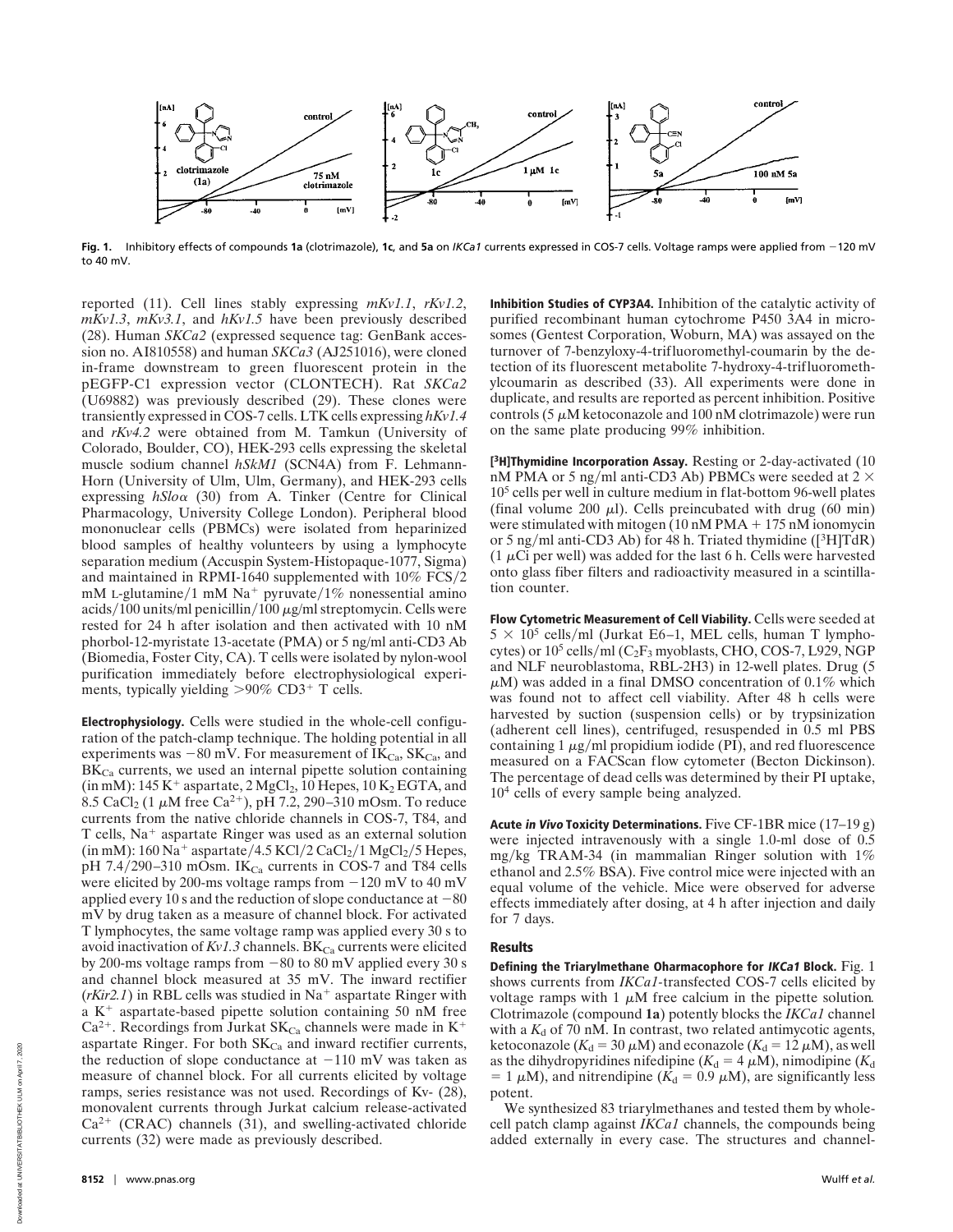

**Fig. 2.** (*A*) Structures of triarylmethanes and blocking potencies of*IKCa1* and CYP3A4. Clotrimazole and compound **1a** were tested at five concentrations  $(n = 3)$ .  $K_d$  and Hill coefficient (Hill coefficient = 1.2) were determined by fitting the Hill equation to the reduction of slope conductance at  $-80$  mV. The remaining compounds were screened at 100 nM, 1  $\mu$ M, and 10  $\mu$ M and their

blocking potencies of 30 exemplary compounds that highlight our design strategy are described in Fig. 2, and their physical data are listed in supplementary Table 3 (www.pnas.org). The structures and channel affinities of the remaining 53 compounds are provided in supplementary Table 3 and their physical data in supplementary Table 4. The hydrolytic stability of TRAM-34 is shown in supplementary Fig. 5.

To test whether the imidazole ring is necessary for channel blocking activity, we generated several analogs where this moiety is replaced by a hydroxyl- (**2a-p)**, an amino- (**3a-d**), an acetamido- (**3e-g**), an ureido- (**3h-k**), a malono- (**3 l**), an aromatic pyrrole- (**4a**), an aminothiazol- (**4d**), or an aminopyridine- (**4k**) group. All these analogs are significantly less potent than clotrimazole (Fig. 2*A*), indicating the need of the imidazole moiety for channel block. Five bivalent compounds and one trivalent compound (supplementary Table 3**, 8a**-**f**) are inert. The triphenylmethyl moiety of the molecule is equally important for channel block, because replacement of one or more of the phenyl rings by thiophene (**1c, 2 m**-**p**) or pyrimidine (supplementary Table 3) reduces activity 10- to 20-fold (Fig. 2*A*). Our analysis also reveals the requirement of the *o*-halogen on the triphenylmethane, because imidazole analogs lacking an *o*-chlorine substituent (**1b**) are 20-fold less potent than clotrimazole (**1a**), whereas compounds containing more than one chlorine (**2d**-**e**, supplementary Table 3) are inert. Collectively, our data indicate that low nanomolar block of *IKCa1* requires the presence of both the (2-halogenophenyl)diphenylmethane and the imidazole moieties*.*

**Comparison of the Pharmacophores for Channel Block and Cytochrome P450 Inhibition.** Extensive structure-activity studies of azole antimycotics have shown that the imidazole ring is absolutely required for block of cytochrome P450 enzymes. These compounds exert their inhibitory effect by coordinately binding to the heme iron of P450-dependent enzymes with the  $N_3$ nitrogen of the imidazole ring (1). Replacement of the imidazole ring by other heterocyles lacking this crucial nitrogen atom abolishes inhibition and induction of cytochrome P450 enzyme activity (17, 23). To determine whether such substituents might retain potency against *IKCa1*, we generated a new series of analogs (Fig. 2*B*) where the imidazole moiety was replaced with functional groups of similar size, lipophilicity, and  $\pi$ -electron density, such as  $-C\equiv N(5a-d)$ , pyrazole (6a-m), and tetrazole (**7a**). Two acetonitriles (**5a**, **5b**), four pyrazoles (**6b**-**e**), and the tetrazole (**7a**) analog are potent inhibitors of *IKCa1*, four of these having higher affinities than clotrimazole (Fig. 2*B*). However, any substitution on these small heterocycles (**6h-k**) dramatically diminishes affinity  $(K_d 1-25 \mu M)$ , an effect we also witnessed in the corresponding imidazole compounds (Fig. 1, Table 1, **1c**, **1e,** and **1f**, and supplementary Table 3, www.pnas.org). As with the imidazole series, the *o*-halogen is required for optimal activity, because **6a** lacking this group is 100-fold less effective. Ten compounds, including representative acetonitriles (**5a**, **5b**) and pyrazoles (**6b**, **6k**), were tested at a single high concentration of  $10 \mu$ M for inhibition of the catalytic activity of recombinant human cytochrome P450 3A4, the major xenobiotic metabolizing

*K*<sup>d</sup> values determined by fitting the data with the same Hill coefficient as clotrimazole. Inhibition of CYP3A4 was tested at 10  $\mu$ M except for clotrimazole, which was tested at 100 nM. (*B*) Structures of triarylmethylacetonitriles, -pyrazoles, and -tetrazoles, and blocking potencies of IKCa1 and CYP3A4. Compound **6b** was tested at five concentrations (15 cells); the other compounds were tested at three concentrations (9 cells). Hill coefficient =  $1.0$ to 1.2. (*C*) Pharmacophore for triphenylmethane IKCa1 blockers. (*Left*) AM1 optimized molecular structure of TRAM-34 (color code: white, hydrogen and chlorine; light gray, carbon; black, nitrogen). (*Right*) General structure of the pharmacophore for channel block.

Downloaded at UNIVERSITATBIBLIOTHEK ULM on April 7, 2020

hoaded at UNIVERSITATBIBLIOTHEK ULM on April 7.

Down

2020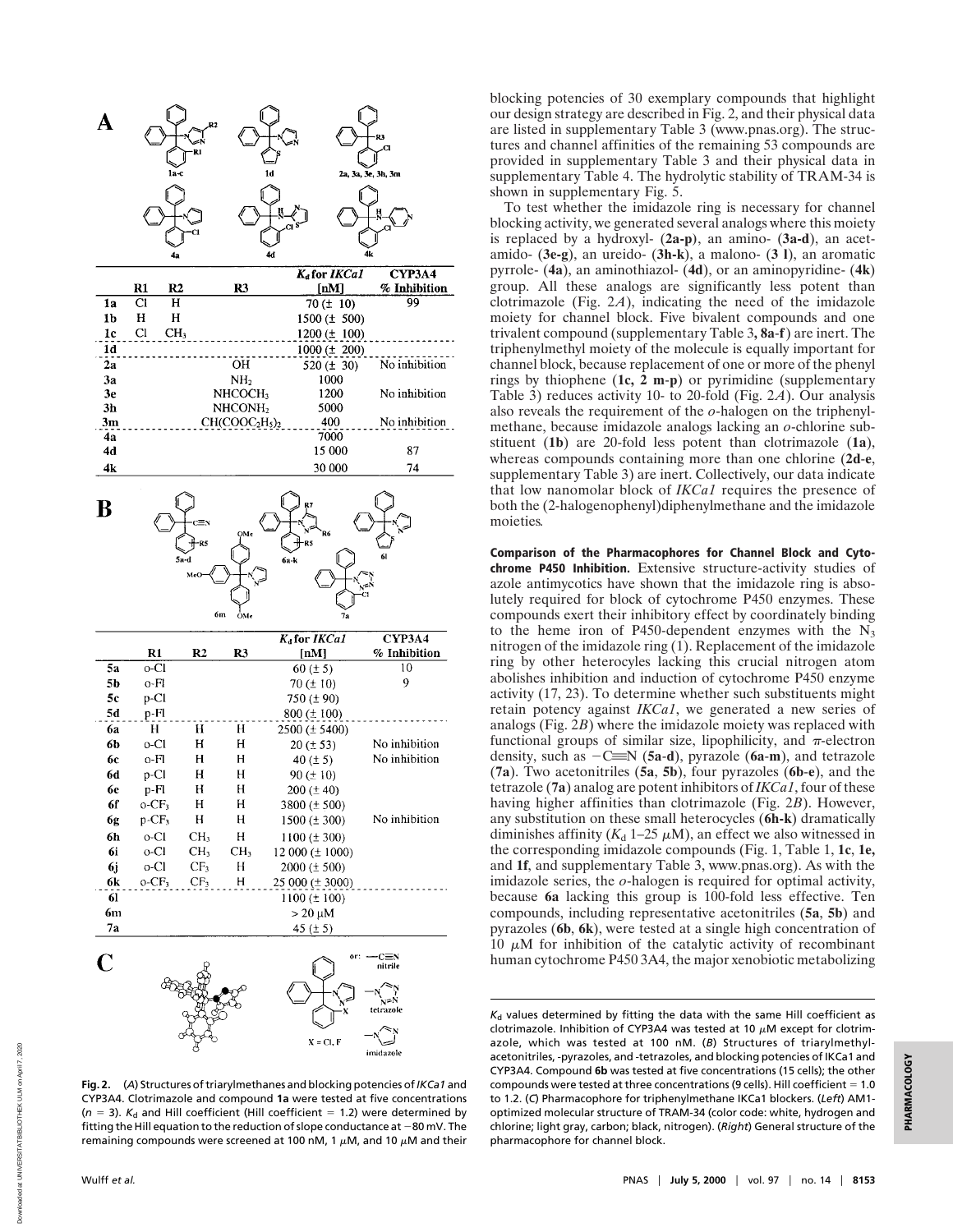| Table 1. Selectivity |  |  |  |  |
|----------------------|--|--|--|--|
|----------------------|--|--|--|--|

|           | Channel                   | Clotrimazole, nM     | TRAM-34, nM        |
|-----------|---------------------------|----------------------|--------------------|
| $IK_{Ca}$ | <b>IKCal</b>              | $70 \pm 10$          | $20 \pm 3$         |
|           | lymphocyte IK             | 100                  | $25 \pm 5$         |
|           | T84 IK                    | $90 \pm 15$          | $22 \pm 10$        |
| $K^+$     | Kv1.1                     | $10,000 \pm 850$     | $9,500 \pm 1,000$  |
|           | Kv1.2                     | $5,000 \pm 730$      | 4,500 $\pm$ 520    |
|           | Kv1.3                     | $6,000 \pm 440$      | 5,000 $\pm$ 350    |
|           | Kv1.4                     | $6,000 \pm 520$      | $7,500 \pm 410$    |
|           | Kv1.5                     | $8,000 \pm 890$      | $7,000 \pm 620$    |
|           | Kv3.1                     | $33,000 \pm 4,000$   | $30,000 \pm 5,000$ |
|           | Kv4.2                     | $8,000 \pm 950$      | $6,000 \pm 870$    |
|           | Jurkat-SK                 | $22,000 \pm 1,200$   | $23,000 \pm 3,000$ |
|           | hSKCa2                    | $21,000 \pm 2,000$   | $18,000 \pm 3,000$ |
|           | rSKCa2                    | $>$ 100 $\mu$ M (29) | $20,000 \pm 3,000$ |
|           | hSKCa3                    | $28,000 \pm 5,000$   | $25,000 \pm 3,000$ |
|           | Slo                       | $24,000 \pm 2,000$   | $25,000 \pm 1,800$ |
|           | Kir2.1                    | $>$ 20 $\mu$ M       | $>$ 20 $\mu$ M     |
| $Na+$     | SKM1                      | $7,000 \pm 550$      | $8,000 \pm 600$    |
| $Ca2+$    | Jurkat-CRAC               | $>$ 20 $\mu$ M       | $>$ 20 $\mu$ M     |
| $Cl^-$    | T cell swelling-activated | not done             | $10,000 \pm 3,000$ |
|           | $COS-7$                   | $>$ 20 $\mu$ M       | $>$ 20 $\mu$ M     |

enzyme in human liver. These compounds do not inhibit CYP3A4 activity at 10  $\mu$ M, whereas clotrimazole, for which reported EC<sub>50</sub> values vary from 250 pM (34) to 30 nM (4), completely inhibits CYP3A4 at 100 nM (Fig. 2). Thus, we have successfully separated the *IKCa1*-blocking activities from cytochrome P450 inhibition.

Our results suggest that optimal potency against the *IKCa1* channel is achieved with a (2-halogenophenyl)diphenylmethane moiety substituted by a small unsubstituted polar  $\pi$ -electron-rich heterocyle (pyrazole or tetrazole) or a  $-C \equiv N$  group (Fig. 2*C*). Molecular modeling studies (AM1) render a propeller-shaped structure for the pharmacophore. The three phenyl rings are almost perpendicular to the central C-N bond axis between the triphenylmethane moiety and the imidazole or pyrazole ring. This modeled structure is in agreement with the crystal structure for clotrimazole (35).

**TRAM-34 Is a Highly Selective Inhibitor of Cloned IKCa1 and Native IKCa Currents.** A pyrazole 1-[(2-chlorophenyl)diphenylmethyl]-1*H.* pyrazole *(***6b**, TRAM-34) was characterized further. This highly lipophilic compound (logP value of 4.0) is readily membrane permeable. Fig. 3*A* shows the effect of externally applied TRAM-34 on *IKCa1* currents in COS-7 cells. The dose-response curve (Fig. 3*B*) reveals a  $K_d$  of 20  $\pm$  3 nM and a Hill coefficient of 1.2 with 1  $\mu$ M calcium in the pipette. Because the *IKCa1* channel is activated by cytoplasmic calcium (half activation:  $\approx$ 300 nM) via a calmodulin-dependent mechanism and is not voltage dependent (7, 11, 20), we examined whether the channel's sensitivity to block by TRAM-34 depends on the intracellular calcium concentration. The  $K_d$ s measured at lower internal calcium concentrations (500 nM Ca<sup>2+</sup>  $K_d = 24 \pm 8$  nM; 250 nM  $Ca^{2+} K_d = 28 \pm 6$  nM) suggest that block by TRAM-34 is not calcium dependent. The block by all triarylmethanes is voltage independent and slow in onset, taking 3–6 minutes to reach equilibrium.

Activation of human T lymphocytes via the receptor signaling complex by anti-CD3 Ab or the PKC-dependent cascade by PMA results in a 20- to 50-fold increase in *IKCa1* conductance after 48 h (Fig. 3*C*). Currents at potentials more negative than  $-40$  mV are through the *IKCa1* channel, whereas at more depolarized potentials,  $K^+$  currents are carried by a combination of *IKCa1* and the voltage-gated  $K^+$  channel,  $Kv1.3$ . As shown in Fig. 3D, TRAM-34 selectively blocks the *IKCa1* current  $(K_d =$ 25 nM), whereas the residual *Kv1.3* current is blocked by the selective peptide inhibitor, ShK-Dap<sup>22</sup> (22, 36). TRAM-34 also blocks *IKCa1* currents in human T84 colonic epithelial cells with equivalent potency  $(K_d = 22 \text{ nM}).$ 

To test the selectivity of the compound, we screened it against a panel of 15 other channels (Table 1). TRAM-34 is 200- to 1,500-fold less effective against several related mammalian potassium channels: *Kv1.1-Kv1.5*, *Kv3.1*, *Kv4.2*, *Kir2.1*, BK<sub>Ca</sub>, including the closely related cloned SK<sub>Ca</sub> channels (*rSKCa2*,  $hSKCa2, hSKCa3$ ) as well as the native  $SK_{Ca}$  in Jurkat T cells. The CRAC calcium channel, the human *SKMI*-sodium channel, the swelling-activated chloride channel in activated human T lymphocytes, and the native chloride channel in COS-7 cells are also insensitive to TRAM-34.

**TRAM-34 Suppresses Human T Lymphocyte Activation.** Jensen *et al.* (13) recently showed that 10  $\mu$ M clotrimazole suppresses anti-



**Fig. 3.** (*A*) *IKCa1* currents in COS-7 cells blocked by TRAM-34. (*B*) Dose response for IKCa1 channel block by TRAM-34*.* The Hill equation was fitted to the reduction of slope conductance at -80 mV (15 cells). (C) IK<sub>Ca</sub> currents in resting human T lymphocytes and in T lymphocytes activated for 2 days with PMA or anti-CD3 Ab. Mean IK<sub>Ca</sub> conductance in resting cells = 0.098 (±0.17) ns ( $n = 24$ ), PMA activated (10 nM) = 3.45 (±2.21) ns ( $n = 21$ ), anti-CD3 Ab-activated (5 ng/ml) = 5.59 ( $\pm$ 3.91) ns ( $n = 20$ ). (D) Effect of TRAM-34 and ShK-Dap<sup>22</sup> on K<sup>+</sup> currents in activated T lymphocytes.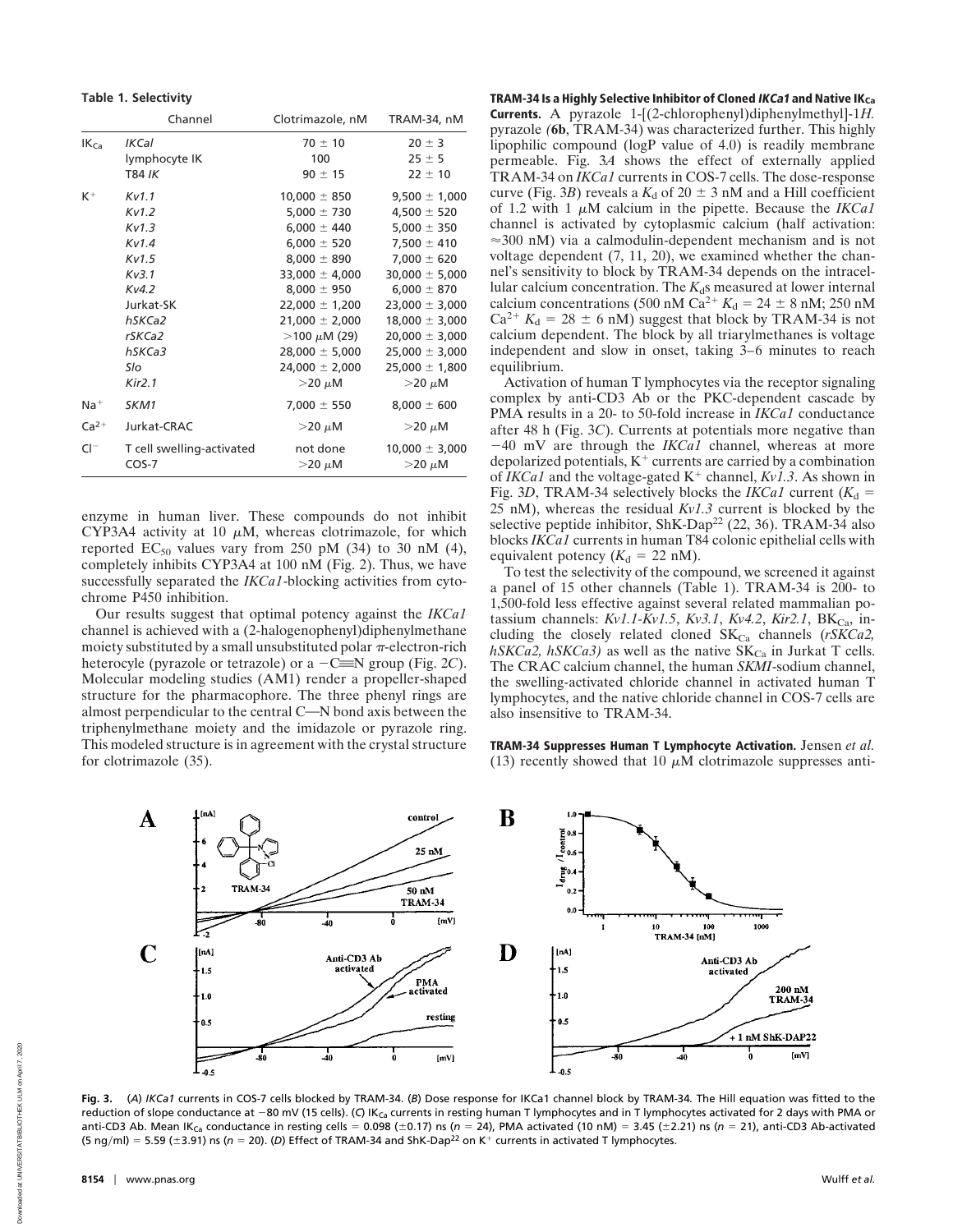gen- and mitogen-induced proliferation of resting human lymphocytes. Since this concentration is  $\approx 100$  times the channelblocking dose, suppression is probably due to a nonspecific mechanism. Studies done at the same time by Khanna *et al.* (12) showed that 250 nM clotrimazole (a concentration closer to the channel-blocking dose) suppresses the activation of phytohemagglutinin-preactivated T cells more effectively than the activation of quiescent cells. However, because clotrimazole blocks both *IKCa1* and cytochrome P450 enzymes, the mechanism underlying this suppression remains unclear.

We have used TRAM-34 to evaluate the role of *IKCa1* in resting and activated lymphocytes. Quiescent cells were activated for 48 h through the T-cell-receptor signaling pathway with anti-CD3 Ab or with a combination of the PKC-activator PMA and calcium-ionophore ionomycin, in the presence or absence of TRAM-34, and the incorporation of [3H]TdR measured. In parallel, cells were preactivated with either anti-CD3 Ab or PMA for 2 days to up-regulate *IKCa1* channels and then restimulated with the mitogenic combinations used on quiescent cells. Upregulated *IKCa1* expression, to a level of several hundred channels in T cells preactivated by either stimulus, was confirmed in four of the six donors by whole-cell recording  $(n =$ 20/donor). In keeping with our expectations, TRAM-34 suppresses reactivation of lymphocytes by both mitogenic stimuli (Fig. 4 *A* and *B*, closed symbols). Sensitivity varies with the different stimuli and from donor to donor. In anti-CD3 Abstimulated T cells, the mean  $EC_{50}$  value among sensitive donors is 295 ( $\pm$ 130) nM and 910 ( $\pm$ 70) nM for less sensitive donors. In  $PMA$  + ionomycin-activated cells, including both T and B lymphocytes, the  $EC_{50}$  values are 85 ( $\pm$ 30) nM for sensitive and 830 ( $\pm$ 300) nM for less sensitive donors. In contrast, TRAM-34 has little effect at nanomolar concentrations on the activation of resting human lymphocytes and requires a dose 250–500 times the channel-blocking dose (5–10  $\mu$ M) to inhibit [<sup>3</sup>H]TdR incorporation (Fig. 4 *A* and *B*, open symbols), which may be caused by nonspecific effects. Thus, our results with TRAM-34 demonstrate that selective blockade of *IKCa1* channels preferentially suppresses mitogenesis in preactivated lymphocytes, in response to either  $PMA$  + ionomycin or to specific T-cell stimulation via CD3.

**TRAM-34 Combined with Cyclosporin A.** Cyclosporin A inhibits T-cell proliferation by acting on the calcineurin-dependent step in the activation cascade (19), whereas TRAM-34 acts on an earlier event, namely the modulation of calcium entry. A combination of the two compounds might therefore suppress mitogenesis more substantially than either compound alone. To test this idea, preactivated T cells were stimulated with PMA and ionomycin in the presence or absence of cyclosporin A and increasing doses of TRAM-34. The dose response for cyclosporin A-mediated suppression of [3H]TdR incorporation was shifted by TRAM-34 to more sensitive values by a factor of 2 to 10-fold for donor 1 (Fig. 4*C*). Similar results were obtained with donors 2 and 6 (data not shown).

**TRAM-34 Is Nontoxic in an in Vitro Assay and in a Limited Short-Term Acute in Vivo Toxicity Test.** TRAM-34 (5  $\mu$ M) does not reduce cell viability of human T lymphocytes or several cell lines incubated for 48 h with the compound (supplementary Table 5). Mice  $(n =$ 5) injected intravenously with a single dose of TRAM-34 (0.5 mg/kg; 29  $\mu$ M) appeared clinically normal during the 7-day study. The body-weight data of the TRAM-34-treated group (day 1:17.8 g; day 7: 27.0 g) were similar to control mice injected with the vehicle (day 1: 17.4 g; day 7: 23.4 g). Collectively, data from these limited toxicity studies suggest that TRAM-34 is not acutely toxic at  $\approx$  500–1,000 times the channel-blocking dose.



Fig. 4. Effect of TRAM-34 on anti-CD3 Ab- (A) or PMA + ionomycin- (B) stimulated [(3H)-TdR incorporation by resting and preactivated lymphocytes*.* PBMCs from different donors were activated with anti-CD3 Ab (5 ng/ml) or a combination of PMA (10 nM) + ionomycin (175 nM) for 48 h.  $[3H]$ TdR was added to the culture for the last 6 h. In parallel, PBMCs were preactivated with either anti-CD3 Ab (5 ng/ml) or 10 nM PMA for 48 h (to up-regulate *IKCa1* channels) and then restimulated for a further 48 h with anti-CD3 Ab or PMA + ionomycin. Donor 1 resting  $(\square)$ , donor 2 resting  $(\bigcirc)$ , donor 3 resting  $(\Delta)$ , donor 1 preactivated (■), donor 2 preactivated (●), donor 3 preactivated (▲), donor 4 preactivated ( $\blacklozenge$ ), donor 5 preactivated [X $\rho$ , donor 6 preactivated (-)]. (*C*) Effects of TRAM-34 on cyclosporin A-mediated inhibition of [(3H)-TdR incorporation*.* PBMCs from donor 1 were preactivated with 10 nM PMA for 48 h and then restimulated for a further 48 h with PMA  $+$  ionomycin in the presence or absence of cyclosporin A and TRAM-34. [3H]TdR was added to the culture for the last 6 h. Cyclosporin (CsA) alone ( $\blacksquare$ ), CsA + 250 nM TRAM-34 ( $\square$ ), CsA + 500 nM TRAM-34 ( $\triangle$ ), CsA + 1  $\mu$ M TRAM-34 ( $\odot$ ).

## **Discussion**

Starting with clotrimazole, an azole antimycotic that blocks both the *IKCa1* channel and mammalian cytochrome P450 enzymes at nanomolar concentrations, we have developed compounds that selectively target *IKCa1*. The pharmacophore for channel block consists of a triphenyl moiety with an orthohalogen on one of the phenyl rings and substituted by a small unsubstituted polar

Downloaded at UNIVERSITATBIBLIOTHEK ULM on April 7, 2020

Downloaded at UNIVERSITATBIBLIOTHEK ULM on April 7.

2020